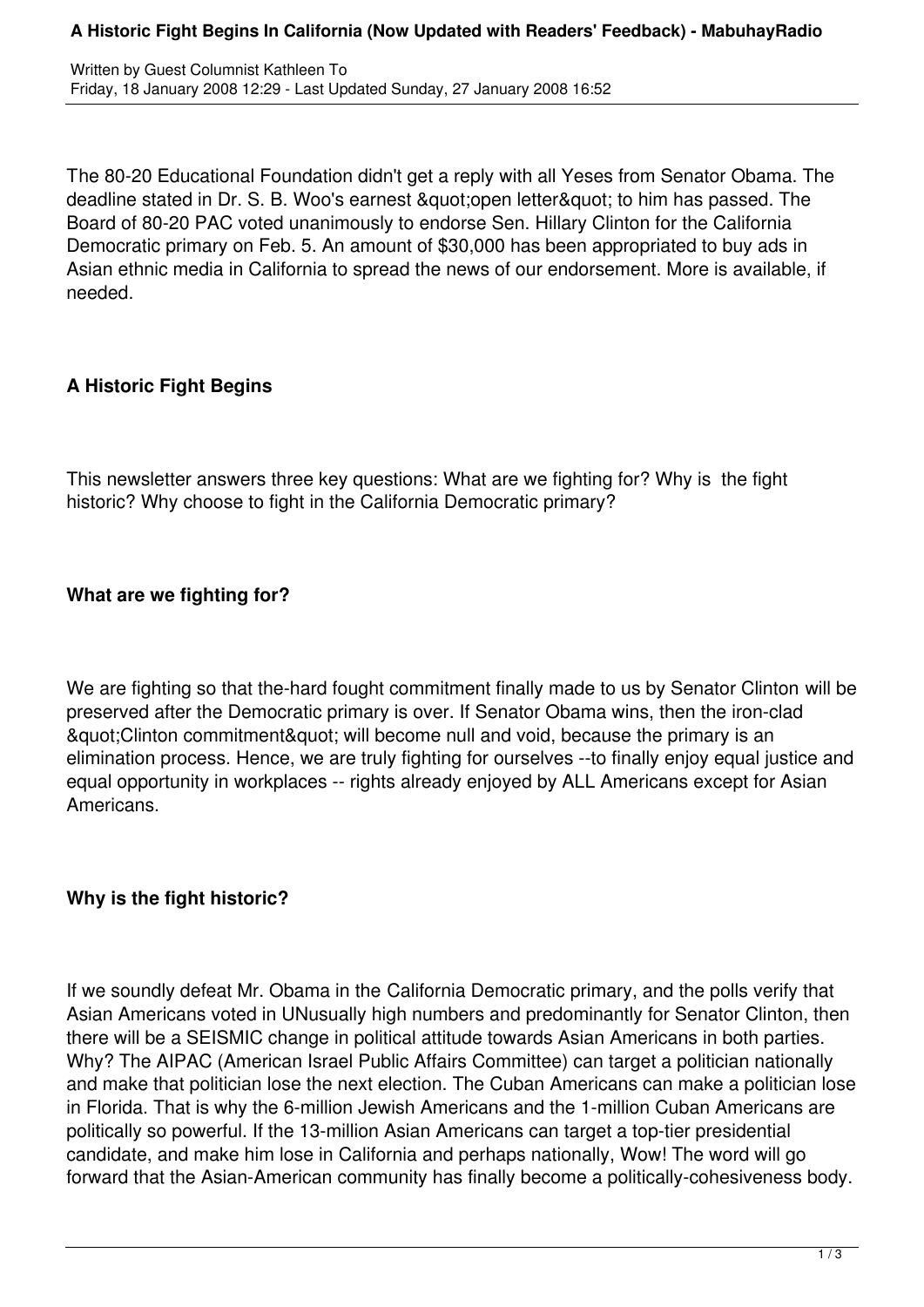#### **A Historic Fight Begins In California (Now Updated with Readers' Feedback) - MabuhayRadio**

Written by Guest Columnist Kathleen To Friday, 18 January 2008 12:29 - Last Updated Sunday, 27 January 2008 16:52

### **Why fight the battle in the California Democratic Primary?**

Because the battle conditions are the most ideal\*\* for us to achieve the above goal.

#### **Why is the 80-20 picking on Senator Obama?**

Quite to the contrary, the 80-20 was most considerate to Senator Obama. You may recall that the 80-20 challenged Senator Clinton to be the first of the top- tier presidential candidates to reply to its questionnaire with all Yeses. We focused on Senator Obama for a reply, only after Senator Clinton and former Senator Edwards both replied with all Yeses, although Mr. Obama has had our questionnaire for six months as all others. By then it was clearly politically safe for him to also answer Yes. However, he willfully refused. So it was NOT that we picked on him, it is he who didn't care for us! Senator Obama left us with no choice but to defeat his candidacy.

Ms. Kathleen To is the president, 80-20 PAC, Inc.

### **\*\* The ideal convergence of battle conditions are shown below:**

**1.** California sends the largest % of delegates, 10.7%, to the Democratic National Convention (DNC) which selects the party's presidential nominee.

**2.** California has the highest % of voters who are Asian Americans, 6% to 8% in a General election.

**3.** In most primaries, only half the voters normally come out to vote. But the 80-20, using its huge email list and political ads, can keep the fraction of Asian-American voters much higher.

**4.** California's Democratic Primary allows Declines/Independents (D/I) to vote. This gives Asian